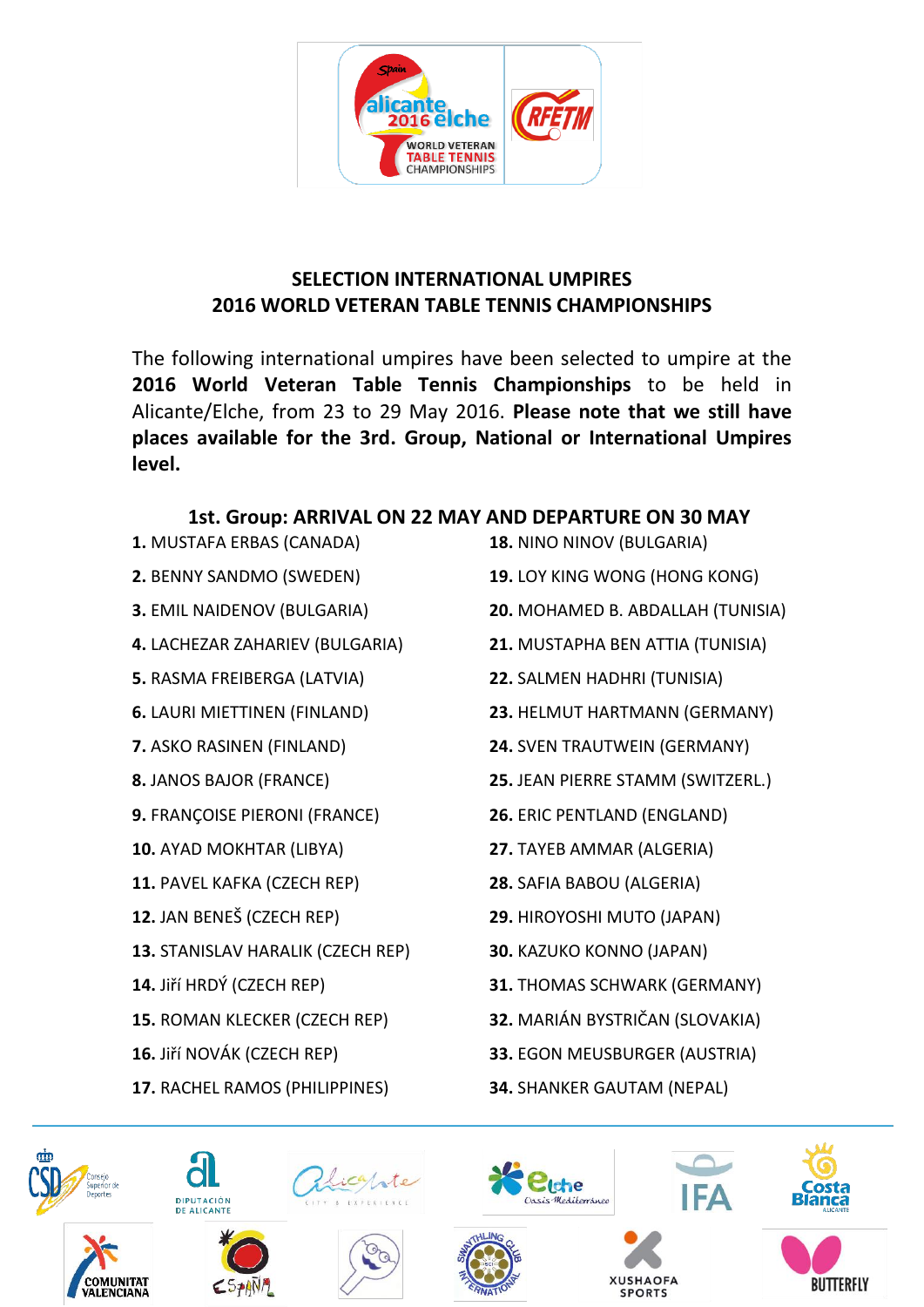

- The Organizing Committee will cover the accommodation and meals starting on 22 May (dinner) till 30 May (after breakfast)
- Accommodation in a hotel on double rooms basis. Breakfast in the hotel. Lunch and dinner at the venue.
- Per diem: 22 Euros x 6 days of competition = 132 Euros

## **2nd. Group: ARRIVAL ON 22 MAY AND DEPARTURE ON 28 MAY**

- **1.** PARI KHALILI MARANDI (MALAYSIA)
- **2.** EMILIA PULINA (ITALY)
- **3.** GERD PAULKE (GERMANY)
	- The Organizing Committee will cover the accommodation and meals starting on 22 May (dinner) till 28 May (after breakfast)
	- Accommodation in a hotel on double rooms basis. Breakfast in the hotel. Lunch and dinner at the venue.
	- Per diem: 22 Euros x 4 days of competition = 88 Euros

## **3rd. Group: ARRIVAL ON 25 MAY AND DEPARTURE ON 28 MAY**

- **1.** JOONAS KIVIMAKI (FINLAND)
- **2.** ELIO CORRADO (ITALY)
- **3.** ANTONELLA FLORI (ITALY)
- **4.** SANTE GIGANTE (ITALY)
- **5.** ANTONELLO GRANCINI (ITALY)
- **6.** ANDRÉS LARROZA (PARAGUAY)
- **7.** ERIK HARREN (GERMANY)
- **8.** SVEN KRUMFUS (GERMANY)
- **9.** ROSWITA HARTMANN (GERMANY)
- **10.** GUDRUN WENZEL (GERMANY)
- **11.** HARMESH JUTLE (ENGLAND)